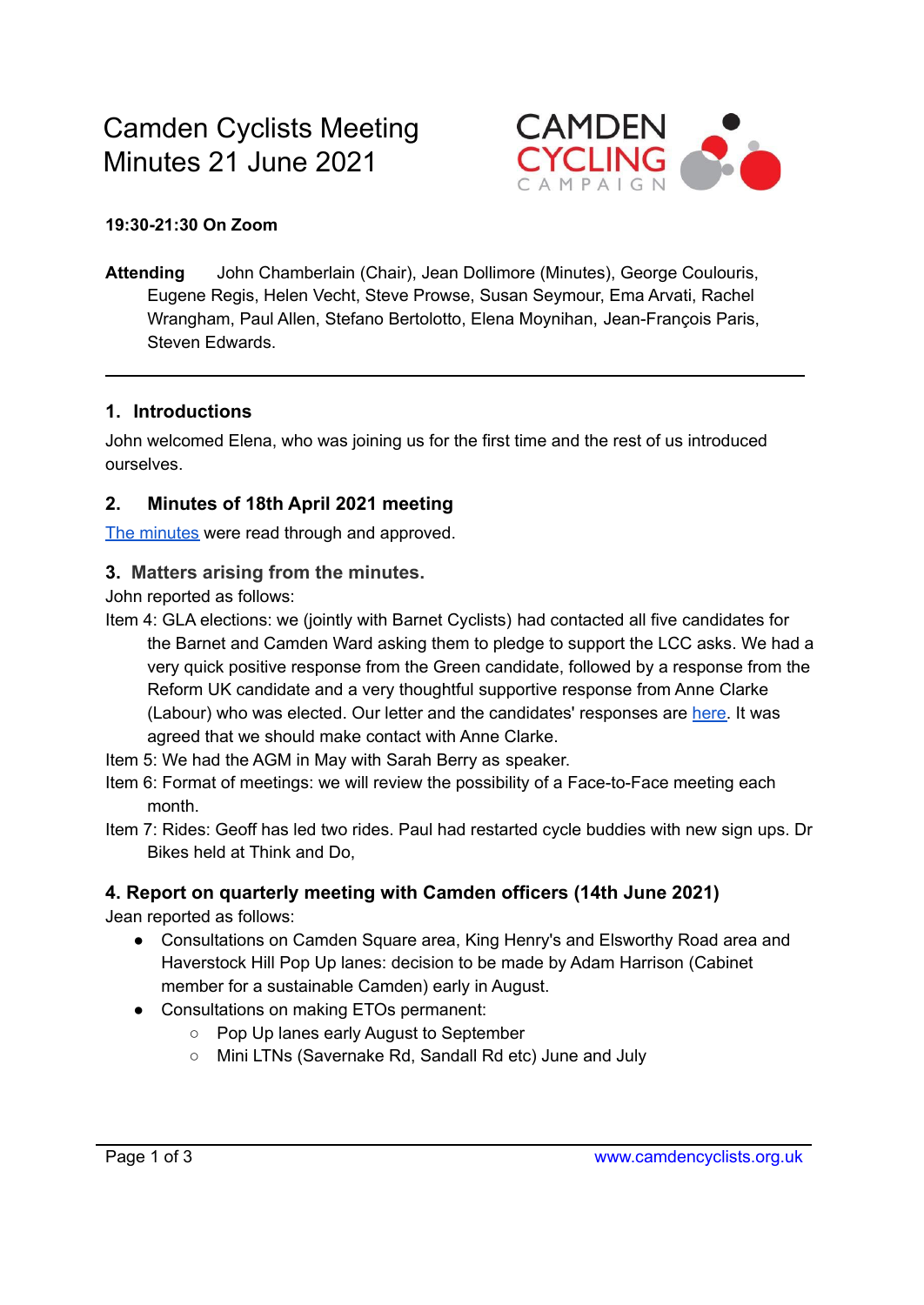- Arlington Road date about September; we will get in touch with local contacts to see whether help is needed
- Officers will be working mainly on consolidation (getting the ETOs made permanent) rather than on new schemes.
- Officers are working on a 3-year action plan to progress the Transport Strategy which was agreed in 2019. Stakeholders will be consulted.

Link to the Minutes of the meeting with Camden to be put here when they are ready. **Action** Jean

## **5. Support for Queens Crescent scheme**

John: this is an experimental scheme for improving Queen's Crescent Market with a pedestrianised area and a road closure in Grafton Road. The CNJ has published an [article](http://camdennewjournal.com/article/on-road-to-ruin-shops-and-locals-urge-u-turn-over-traffic-scheme) based on interviews with very angry shopkeepers who believe that footfall has declined since the closures.

We support all schemes that reduce motor traffic. We discussed tweeting positive pictures with a view to persuading people to use the shops.

We understand that Camden will assign some staff to conduct surveys in the market and adjacent streets aimed at discovering more about the scheme's impact and our approach should be conditioned by that.

It was agreed that we should consult Mick Farrant about holding a Dr Bike e.g. outside the library in QC to generate a little extra footfall. **Action** John **Action** John

## **6. Upcoming consultations**

It was agreed that we should carry out on-street distribution of cards/leaflets to support the consultations on making the pop up lanes permanent:

● York Way, Prince of Wales Road, Chalk Farm Road and St Pancras Way

### **Action** Steve

To liaise with George soon on card and leaflet design and printing schedules Organise a meeting late in July (with George, John and Paul) to discuss the organisation of leafleting, recruiting of volunteers and storage points for leaflets.

# **7. CCC's latest toolkit for mapping infrastructure progress**

Jean and George presented a set of maps showing progress with cycling [infrastructure](https://camdencyclists.org.uk/camden/camden-data-maps/) in [Camden](https://camdencyclists.org.uk/camden/camden-data-maps/) based on data about road closures and school streets, protected cycle routes, LTNs and permeability gains which had been recorded in spreadsheets (Google Sheets). To make the data mappable a Streetview link and a category (e.g. bollard or sign closure or School Street) are added to each row. George has developed *SheetMapper* – software to project the data from a spreadsheet onto a map with a pin at each Streetview position. Pins are coloured according to their category. Linear and area features can be added too - they are generated in Maphub and exported in json format.

We first looked at road [closures](https://camdencyclists.org.uk/camden/camden-data-maps/point-closures-in-camden/) and school streets which shows School Streets in green, bollard closures are red and signs in pink.

Users can click on a pin to find out details such as the name of the road, the school and the date it was implemented.